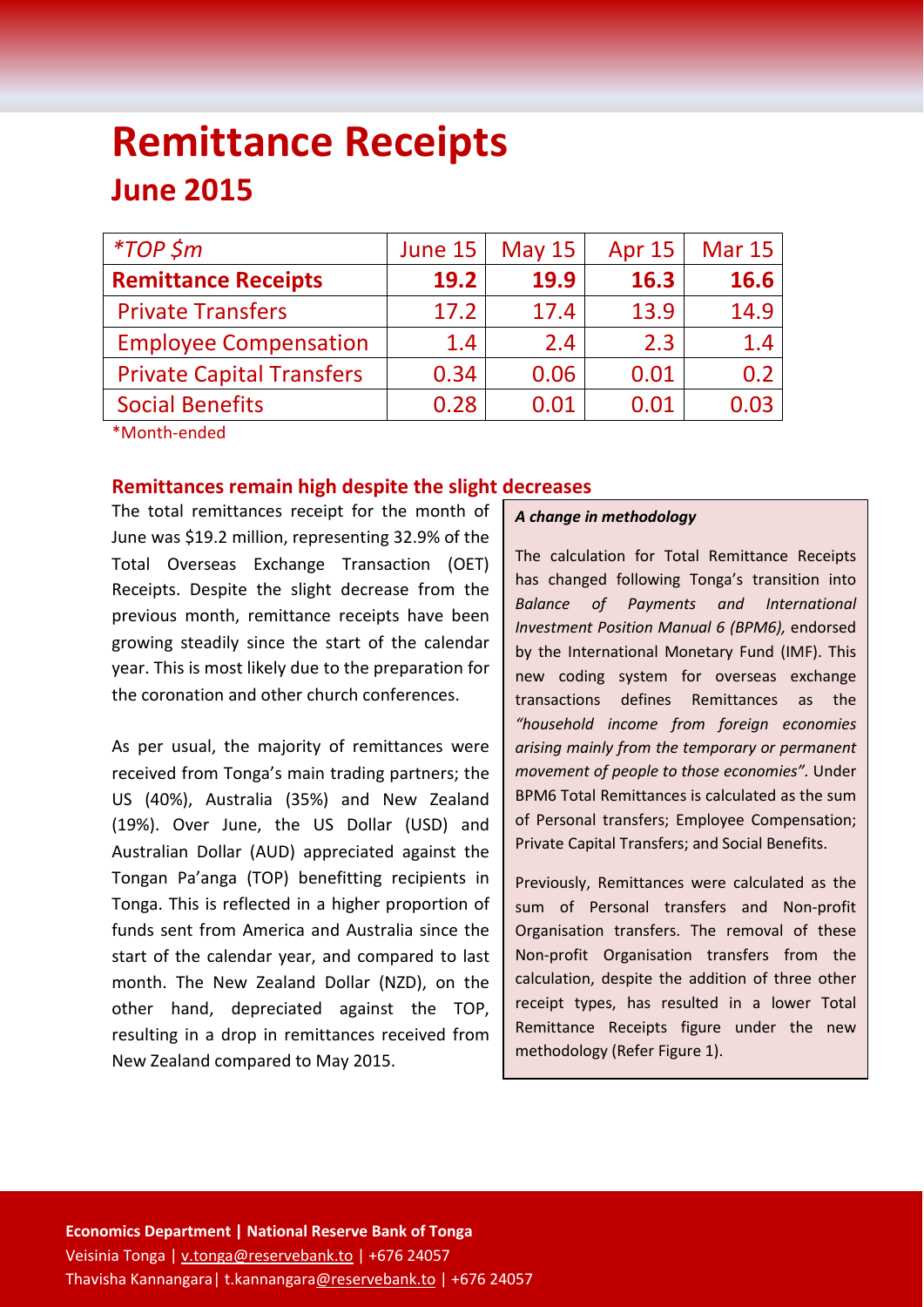Over the year, the USD appreciated against the Tongan Pa'anga (TOP), coinciding with an increase in remittances from America. On the other hand, the AUD and NZD depreciated over the year to June 2015 against the Tongan Pa'anga; however had little impact on the level of remittances received from Australia and New Zealand.

It appears residents are more likely to receive money through Foreign Exchange Dealers (FEDs) with 85% of Total Remittances in June 2015 received through the FEDs. This may be due to lower transaction fees, better exchange rates and easier access with widespread coverage of FEDs in mainland Tongatapu and the outer islands.

### **Private Transfers**

Total private transfers, being gifts and transfers into Tongan bank accounts, represent 90% of Total Remittances Receipts and 29% of Total OET Receipts; the largest single type of foreign currency inflow. Private Transfers slightly decreased over June by 1% to \$17.2million, although this is \$3.4million higher than June 2014. This increase is most likely due to the preparations for the celebrations of the King's Coronation and also the Church Conferences. The majority of transfers were denominated in AUD, NZD and USD.

# **Employee Compensation[1](#page-1-0)**

Employee compensation makes up 7.2% of Total Remittance receipts, and fell by almost \$1 million to \$1.4 million over the month of June 2015. This \$1million fall was caused by a drop in remittances from RSE workers, which contributes to 45.9% of Total employee compensation. The seasonal nature of RSE workers results in marked fluctuations in remittances from these sources.



**Figure1: Figure 2:**



<span id="page-1-0"></span> $1$  Employee compensation is the sum of wages and salaries from the Recognised Seasonal Employer (RSE) program and other Tongan residents working short term overseas.